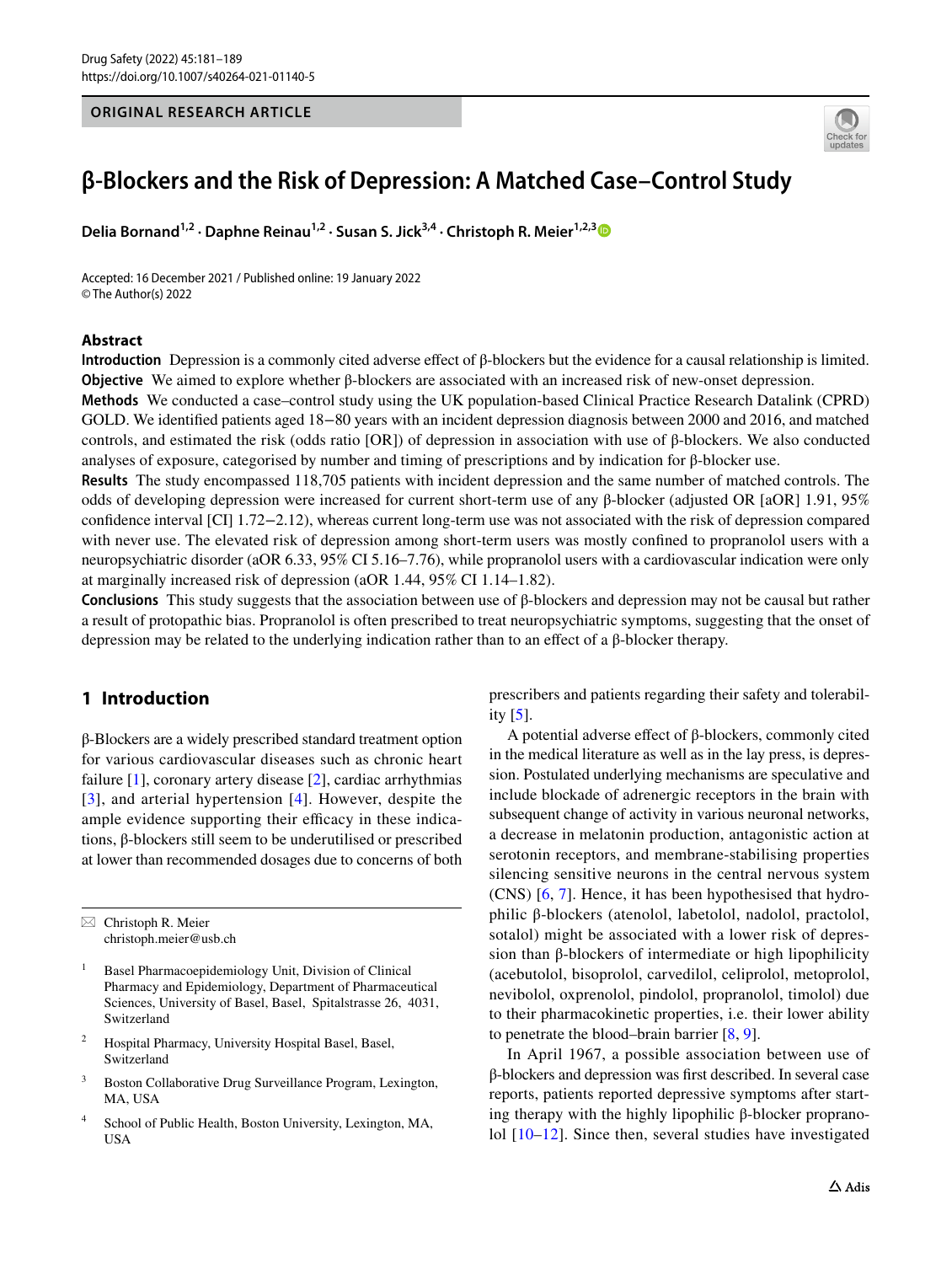#### **Key Points**

We did not fnd an increased risk of depression in users of lipophilic β-blockers other than propranolol, nor in users of hydrophilic β-blockers.

The elevated risk of depression in propranolol users was restricted almost entirely to those who received propranolol for the treatment of neuropsychiatric symptoms.

Our fndings suggest that the reported association between use of β-blockers and depression may not be causal but rather a result of protopathic bias.

the relationship between treatment with β-blockers and the risk of depression, yielding inconsistent results. A number of observational studies found a similar putative association between β-blockers and depression  $[13, 14]$  $[13, 14]$  $[13, 14]$  $[13, 14]$ . Subgroup analyses suggested that the observed risk was mainly attributed to the lipophilic β-blocker propranolol  $[13-15]$  $[13-15]$  $[13-15]$ . Some of these studies were based on small sample sizes, were cross-sectional in design with unclear temporal relationship between exposure and outcome, or relied solely on the use of antidepressants as a proxy for a depression diagnosis [[13,](#page-8-14) [16](#page-8-17)]. In contrast, other observational studies did not report such an association [[17,](#page-8-18) [18](#page-8-19)]. The large Danish populationbased register study by Kessing et al. even found possible protective efects of propranolol, atenolol, bisoprolol, and carvedilol on the risk of depression [[18](#page-8-19)].

A recent systematic review and meta-analysis pooled data from randomised controlled trials investigating β-blockers in cardiovascular and non-cardiovascular indications. The analysis of psychiatric adverse events did not yield evidence for an increased risk of depressive symptoms among users of β-blockers when compared with placebo or other active treatment [[19](#page-8-20)].

In view of the conficting fndings from previous research, we aimed to further explore whether use of β-blockers was associated with an altered risk of developing new-onset depression in a large case–control study based on a wellvalidated UK primary care database, with emphasis on the pharmacokinetic properties of β-blockers, their timing of use and their likely indication.

## **2 Methods**

#### **2.1 Study Design and Data Source**

We conducted a matched case–control analysis using primary care data from the UK-based Clinical Practice Research Datalink (CPRD) GOLD obtained under license from the UK Medicines and Healthcare Products Regulatory Agency. The database encompasses approximately 11.3 million electronic patient records from around 650 practices [[20\]](#page-8-10). The data are collected by the National Health Service (NHS) as part of the routine care by general practitioners [[21](#page-8-11)]. Available information includes medical diagnoses, demographics, lifestyle factors, and referrals to secondary care. Individuals registered in the CPRD are representative of the UK population in terms of age, sex and ethnicity. The data quality and completeness of the CPRD has been extensively validated [[22](#page-8-12)].

The UK-CPRD study is based on data from the CPRD obtained under license from the UK Medicines and Healthcare Products Regulatory Agency. The data are provided by patients and collected by the NHS as part of their care and support. This study was approved by the Independent Scientifc Advisory Committee for Medicines and Healthcare Products Regulatory Agency database research (protocol no: 13\_041) and has been made available to the journal editors. The interpretation and conclusions contained in this study are those of the author/s alone.

#### **2.2 Study Population**

We identifed patients aged 18–80 years with a frst-time diagnosis of depression between 1 January 2000 and 31 December 2016, defned by Read codes (coded thesaurus of clinical terms used in the NHS; see the electronic supplementary Table). The validity of depression Read codes has recently been documented for common mental disorders in the Secure Anonymised Information Linkage Databank (SAIL), with routinely collected electronic primary care data [\[23](#page-8-13)]. We defned cases as individuals with a recorded incident depression diagnosis and with a minimum of three prescriptions for antidepressant drugs recorded after the diagnosis date (i.e. the index date), with the first prescription being issued within 90 days after the index date. We adjusted the index date to accord with the frst antidepressant prescription, if the antidepressant prescription was recorded within < 90 days before the frst depression code. We excluded cases if they had more than two prescriptions for antidepressant drugs at any time prior to the index date. The frst requirement to have three or more prescriptions for antidepressant drugs was implemented to exclude patients with mild and transient depression, and the latter at increasing the likelihood of capturing only patients with incident rather than prevalent depression.

We excluded patients with  $<$  3 years of history recorded in the CPRD prior to the index date, as well as patients with a documented history of cancer, HIV infection, suicidal ideation, or alcoholism.

We randomly selected from the CPRD base population one control patient per case without recorded depression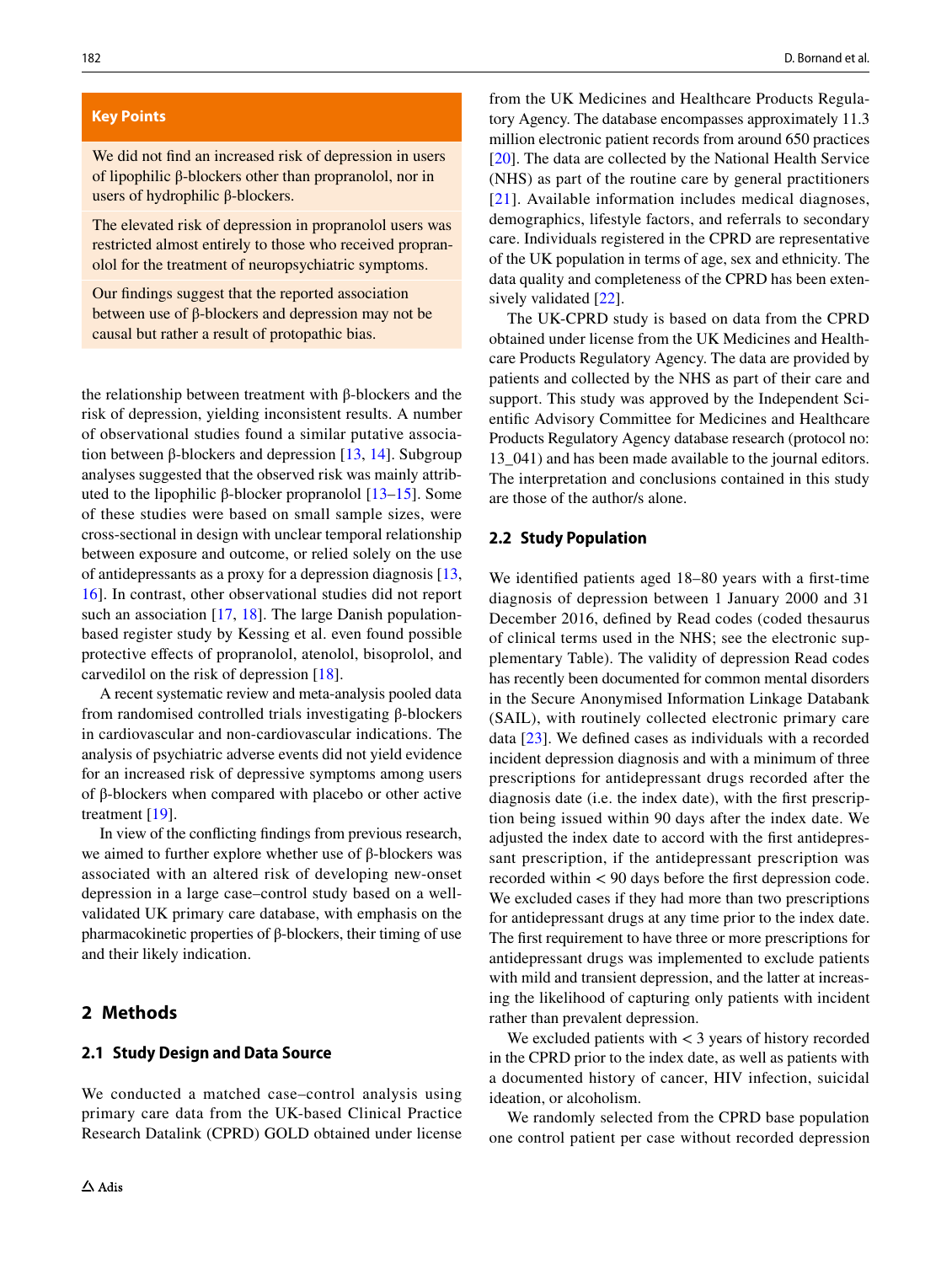or depression-like syndrome prior to the index date of the corresponding case. We applied the same exclusion criteria to controls as to cases. We matched controls to cases on age  $(\pm 2 \text{ years})$ , sex, general practice, calendar time, and number of years of history in the CPRD prior to the index date  $(\pm 2 \text{ years})$ .

#### **2.3 β‑Blocker Exposure and Covariates**

We assessed prescriptions for systemically used β-blockers prior to the index date and categorised exposure according to timing of use (current use: last prescription < 90 days before the index date; past use: last prescription  $\geq 90$  days before the index date), duration of use (short term: 1–4 prescriptions; medium-term: 5–9 prescriptions; long-term:  $\geq 10$  prescriptions), and physicochemical properties (lipophilic vs. hydrophilic). Current use was defned based on the assumption that one pack of β-blockers would last for approximately 90 days (many prescriptions are for large packs containing up to 100 tablets); however, we could not calculate the exact period of time covered by one prescription, because dose instructions are not comprehensively captured in the CPRD. Lipophilic β-blockers included acebutolol, bisoprolol, carvedilol, celiprolol, metoprolol, nevibolol, oxprenolol, pindolol, propranolol, and timolol, and hydrophilic β-blockers included atenolol, labetolol, nadolol, practolol, and sotalol. We further stratified use of β-blockers by active substance with relevant exposure in this study population (atenolol, bisoprolol, carvedilol, metoprolol, nebivolol, propranolol, sotalol). These analyses were restricted to patients taking only one β-blocker (one active substance) prior to the index date.

We assessed the prevalence of selected lifestyle factors (body mass index [BMI], smoking status, alcohol intake), potential indications for use of β-blockers (anxiety, arrhythmia, heart failure, hypertension, hyperthyreosis, ischaemic heart disease, myocardial infarction [MI], migraine, tremor), potential adverse efects of β-blockers (erectile dysfunction, sleeping disorders), other major internal diseases (chronic obstructive pulmonary disease [COPD], diabetes, schizophrenia, stroke), and neuropsychiatric disorders (afective disorders, anxiety, neurotic or stress-related disorders) before the index date based on Read codes.

#### **2.4 Statistical Analysis**

We explored the association between use of different β-blockers and new onset of depression by running multivariate conditional logistic regression analyses to calculate odds ratios (ORs) with 95% confdence intervals (CIs), as well as adjusted OR (aOR) after controlling for confounding variables.

Propranolol, the most commonly used β-blocker, is often prescribed to treat neuropsychiatric conditions such as nervousness and anxiety. To minimise protopathic bias, and since these conditions may be associated with depression, we conducted a sensitivity analysis restricted to patients for whom there was evidence that cardiovascular disease was the indication for use. We required these patients to have at least one recorded cardiovascular indication (arrhythmia, heart failure, hypertension, ischaemic heart disease, or MI) within 30 days before or after the frst prescription of propranolol, and no record of a neuropsychiatric condition or symptom such as anxiety, stress or mood disorders within 1 year prior to the index date.

We a priori adjusted all analyses for covariates known from the literature to be associated with depression and/or use of β-blockers. These included smoking, alcohol intake, BMI, potential indications for β-blockers (anxiety, arrhythmia, heart failure, hypertension, hyperthyreosis, ischaemic heart disease, MI, migraine, tremor), selected potential adverse efects of β-blockers (sleeping disorders, erectile dysfunction), use of benzodiazepines and analogues, and use of other antihypertensive drugs (angiotensin-converting enzyme [ACE] inhibitors, angiotensin 1 [AT1]-antagonists, calcium channel blockers, diuretics). We also included a variable for neuropsychiatric disorders (affective disorders, anxiety, neurotic or stress-related disorders). Other diseases such as COPD, diabetes mellitus, hypothyroidism, stroke or schizophrenia were not included in the fnal model since they did not alter the ORs for the association between use of β-blockers and depression by more than 10%, when tested one at a time.

We conducted all analyses using SAS 9.4 software (SAS Institute, Cary, NC, USA), and defned statistical signifcance at the  $\alpha$ -level of 0.05.

## **3 Results**

#### **3.1 Characteristics of the Study Population**

We identified 118,705 cases with a first-time diagnosis of pharmacologically treated depression between 2000 and 2016, and the same number of matched controls. The majority of cases had a depression episode without further classifcation, but severe enough to be treated with antidepressant therapy. Patients had a mean age of 40.3 years (standard deviation  $[SD] \pm 15.8$  years) at the index date and the majority (61.3 %) were female (Table [1\)](#page-4-0). The mean duration of active history in the database prior to the index date was 11.3 years (SD  $\pm$  5.4 years).

Compared with controls, cases were more likely to have conditions associated with β-blocker use, such as anxiety, ischaemic heart disease, migraine and tremor, as well as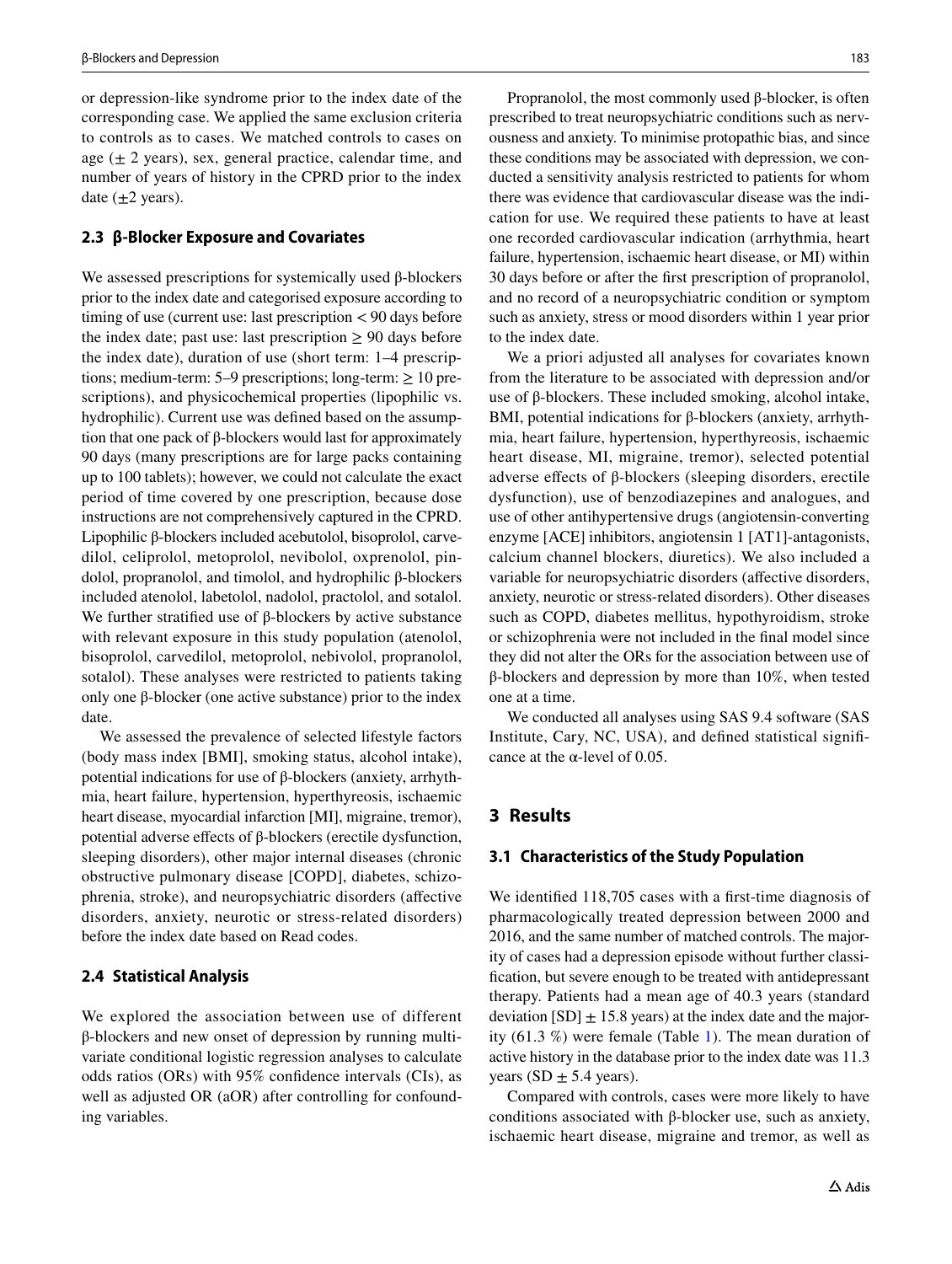having adverse effects related to their use, such as erectile dysfunction and sleeping disorders.

## **3.2 β‑Blockers and Risk of Depression**

When compared with never use, ever use of any β-blocker was associated with a slightly increased risk of depression (aOR 1.19, 95% CI 1.16−1.23). The efect was only present in new users of the therapy: current short-term use (1−4 prescriptions) of any β-blocker yielded an aOR of 1.91 (95% CI 1.72−2.12), whereas current long-term use (≥ 10 prescriptions) yielded an aOR of 0.85 (95% CI 0.85–0.94) (Table [2](#page-5-0)).

The observed elevated risk of depression among shortterm users of β-blockers was, for the most part, restricted to propranolol use. The aOR for short-term users of β-blockers decreased to 1.29 (95% CI 1.12–1.50) (Table [3\)](#page-6-0) when propranolol users were removed from the analysis. In contrast, the aOR for short-term users of propranolol was 2.72 (95% CI 2.32–3.18). Neither current use of lipophilic β-blockers other than propranolol nor current use of hydrophilic β-blockers was associated with an increased risk of depression (Table [3\)](#page-6-0).

In the sensitivity analysis, in which we explored whether the risk of depression was associated with the underlying presumed indication for propranolol use, the aOR of depression for patients with a cardiovascular indication was only marginally increased (aOR 1.44, 95% CI 1.14–1.82), while in patients with a recorded neuropsychiatric disorder the aOR for depression was increased by more than sixfold (aOR 6.33, 95% CI 5.16–7.76) (Table [4](#page-7-1)).

# **4 Discussion**

In this large observational study, we explored the risk of new-onset depression associated with use of β-blockers, taking into account the presumed indication for β-blocker use. Our results suggest that previous associations found between β-blockers and depression were not causal. We did not fnd an increased risk of depression in users of lipophilic β-blockers other than propranolol or in users of hydrophilic β-blockers [[13](#page-8-14), [14](#page-8-15), [24](#page-8-21)]. Furthermore, the elevated risk of depression in propranolol users was restricted almost entirely to those who received propranolol for the treatment of neuropsychiatric symptoms. This fnding suggests that increased risk was due to protopathic bias; that is, the underlying indication for propranolol use explained the increased risk of depression.

Propranolol is frequently used in patients with neuropsychiatric symptoms, reducing anxiety and unspecifc stressrelated symptoms. In addition, it is used to reduce tremor or migraine severity but is rarely used for cardiovascular indications. In this study population, only 3.2% of patients received propranolol treatment for a cardiovascular indication, whereas 18.5% had a neuropsychiatric indication. Anxiety, nervousness, tremor and other neuropsychiatric symptoms can also be early manifestations of depression, raising the possibility that the previously reported increased risk of depression among users of propranolol was the result of protopathic bias and not an adverse efect of propranolol. That is, early symptoms of depression could have led to the prescribing of propranolol. When we stratifed our analyses by presumed indication for propranolol use, we found strong support for this hypothesis; the aOR for current propranolol use with a cardiovascular indication was 1.44 (95% CI 1.14–1.82), while it was 6.33 (95% CI 5.16–7.76) for those who had a reported CNS indication. The slightly, but statistically signifcantly, increased aOR in patients with a presumed cardiovascular indication can be explained by residual confounding (for example, it is possible that some of these patients additionally had neuropsychiatric symptoms that were not recorded in the database, but led the physician to choose propranolol), although we cannot completely rule out a small risk increase in the sense of a true adverse efect.

Several previous studies found a higher risk of incident depression for lipophilic compared with hydrophilic β-blockers [[15](#page-8-16), [25](#page-8-22), [26\]](#page-8-23). The authors suggested that a higher concentration of lipophilic β-blockers in brain tissue compared with hydrophilic agents could explain the higher incidence of adverse effects. In our study, propranolol, bisoprolol and atenolol were the most commonly used β-blockers, but only propranolol use was associated with an increased risk of depression, especially among current short-term users. The lipophilic profle of bisoprolol is similar to that of propranolol, but atenolol is highly hydrophilic [\[8](#page-8-6), [9](#page-8-7)]. Thus, the postulated mechanism for an increased risk based on the physicochemical properties does not explain our fndings [[14,](#page-8-15) [27\]](#page-8-24). Similarly, the cardioselectivity does not seem to play a role as we did not observe an altered risk of depression in patients taking carvedilol, the other examined noncardioselective β-blocker beside propranolol.

Our population-based study to evaluate the risk of incident depression in association with use of β-blockers is based on a well-validated primary care database. We required that all cases receive at least three prescriptions for an antidepressant to be included as a case to limit case misclassifcation. Cases with a frst time diagnosis of depression were predominantly middle aged and female, which is consistent with prior fndings [[28\]](#page-8-25). Cases were also more likely to have been smokers and to drink alcohol compared with controls.

There are limitations of this study that should be taken into consideration. First, the onset of depression is often a poorly defned point in time, as the disease may develop slowly. Thus, the index date may not always have been accurately defned. Second, we cannot rule out some case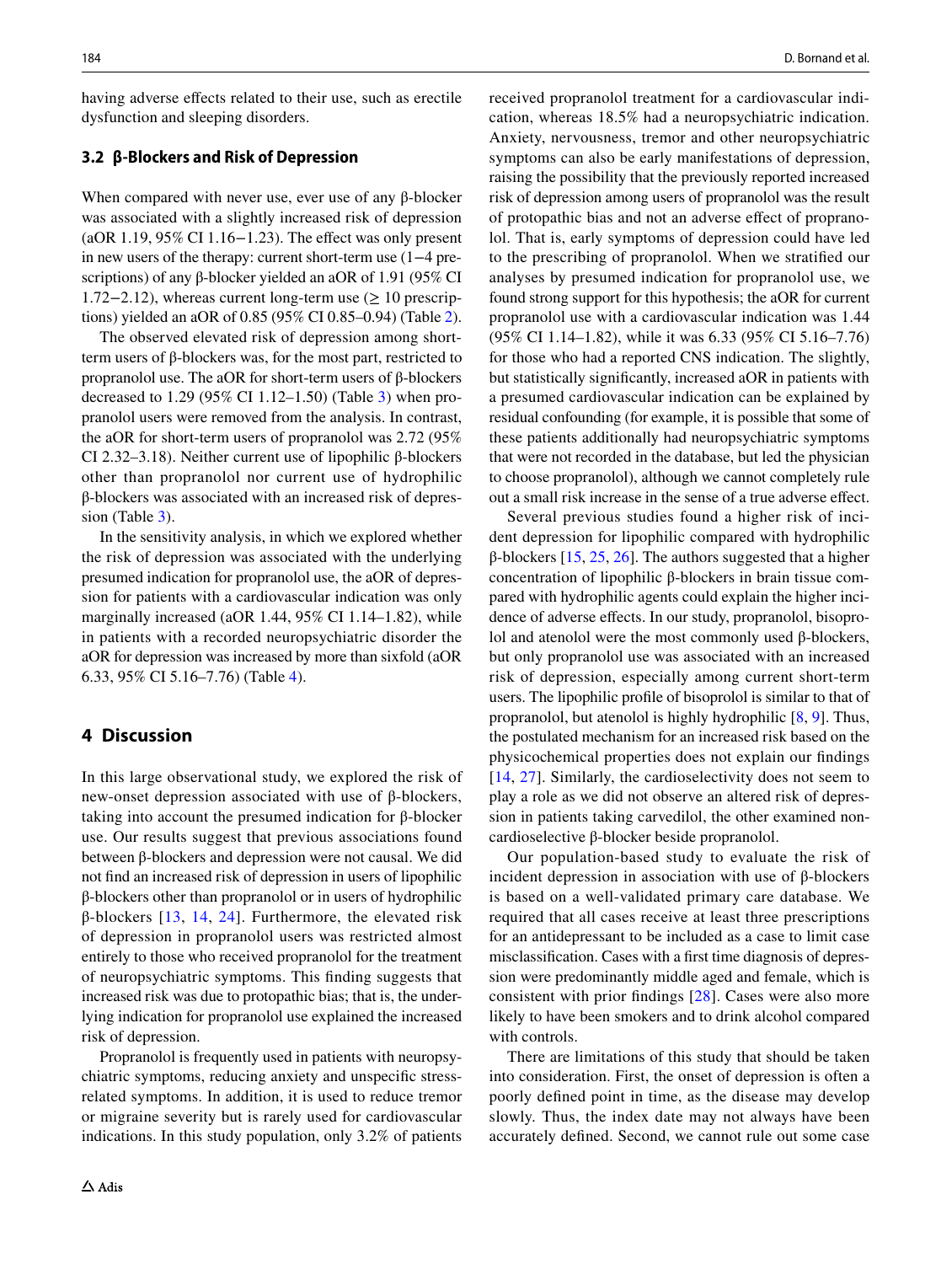| <b>B-Blockers and Depression</b> | 185 |
|----------------------------------|-----|
|----------------------------------|-----|

<span id="page-4-0"></span>**Table 1** Characteristics of the study population (cases with incident depression and matched controls)

|                            | Cases, $n = 118,705$    | Controls, $n = 118,705$ | OR crude | $(95\% \text{ CI})$ |  |
|----------------------------|-------------------------|-------------------------|----------|---------------------|--|
|                            | $[n \left( \% \right)]$ | $[n \left( \% \right)]$ |          |                     |  |
| Sex                        |                         |                         |          |                     |  |
| Males                      | 45,915 (38.7)           | 45,915 (38.7)           |          |                     |  |
| Females                    | 72,790 (61.3)           | 72,790 (61.3)           |          |                     |  |
| Age at diagnosis, years    |                         |                         |          |                     |  |
| Mean (SD)                  | 40.3 years $(\pm 15.8)$ | 40.3 years $(\pm 15.8)$ |          |                     |  |
| $30$                       | 35,894 (30.2)           | 35,876 (30.2)           |          |                     |  |
| $30 - 59$                  | $67,267$ $(56.7)$       | 67,272(56.7)            |          |                     |  |
| $\geq 60$                  | 15,544(13.1)            | 15,557(13.1)            |          |                     |  |
| BMI, $\text{kg/m}^2$       |                         |                         |          |                     |  |
| $<18$                      | 2084(1.8)               | 1606(1.4)               | 1.31     | $(1.22 - 1.40)$     |  |
| $18 - 24.9$                | 41,149 (34.7)           | 42,073 (35.4)           | $1.00\,$ | (Reference)         |  |
| $25 - 29.9$                | 28,519 (24.0)           | 28,102 (23.7)           | 1.05     | $(1.03 - 1.07)$     |  |
| $\geq 30$                  | 22,214 (18.7)           | 19,275 (16.2)           | 1.20     | $(1.17 - 1.23)$     |  |
| Unknown                    | 24,739 (20.8)           | 27,649 (23.3)           | 0.87     | $(0.85 - 0.89)$     |  |
| Smoking status             |                         |                         |          |                     |  |
| Non                        | 51,129 (43.1)           | $63,029$ $(53.1)$       | 1.00     | (Reference)         |  |
| Current                    | 34,336 (28.9)           | 22,773 (19.2)           | 1.90     | $(1.86 - 1.94)$     |  |
| Ex                         | 24,974 (21.0)           | 22,644 (19.1)           | 1.38     | $(1.35 - 1.42)$     |  |
| Unknown                    | 8266 (7.0)              | 10,259(8.6)             | 0.94     | $(0.91 - 0.98)$     |  |
| Alcohol intake             |                         |                         |          |                     |  |
| Non                        | 16,738(14.1)            | 16,090(13.6)            | 1.00     | (Reference)         |  |
| Current                    | 79,417 (66.9)           | 77,079 (64.9)           | 0.99     | $(0.97 - 1.02)$     |  |
| Women                      | 48,678 (41.0)           | 47,941 (40.4)           | 0.96     | $(0.93 - 0.98)$     |  |
| Men                        | 30,739 (25.9)           | 29,138 (24.6)           | 1.08     | $(1.04 - 1.12)$     |  |
| Ex                         | 1920(1.6)               | 1205(1.0)               | 1.56     | $(1.45 - 1.69)$     |  |
| Women                      | 1024(0.9)               | 774(0.7)                | 1.26     | $(1.14 - 1.39)$     |  |
| Men                        | 896 (0.8)               | 431 (0.4)               | 2.20     | $(1.95 - 2.49)$     |  |
| Unknown                    | 20,630 (17.4)           | 24,331 (20.5)           | 0.76     | $(0.73 - 0.78)$     |  |
| GP visits                  |                         |                         |          |                     |  |
| $< 5$                      | 32,422 (27.3)           | 34,723 (29.3)           | 1.00     | (Reference)         |  |
| $5 - 20$                   | 60,974 (51.4)           | 62,053(52.3)            | 1.46     | $(1.41 - 1.52)$     |  |
| $\geq$ 20                  | 25,309 (21.3)           | 21,929 (18.5)           | 2.23     | $(2.13 - 2.34)$     |  |
| Comorbidities              |                         |                         |          |                     |  |
| Anxiety                    | 9241 (7.8)              | 3960 (3.3)              | 2.52     | $(2.42 - 2.62)$     |  |
| Arrhythmia                 | 2019(1.7)               | 1942(1.6)               | 1.04     | $(0.98 - 1.11)$     |  |
| Heart failure              | 795 (0.7)               | 736 (0.6)               | 1.09     | $(0.98 - 1.21)$     |  |
| Hypertension               | 14,261 (12.0)           | 15,279 (12.9)           | $0.90\,$ | $(0.87 - 0.92)$     |  |
| Hyperthyreosis             | 1112(0.9)               | 1076(0.9)               | 1.03     | $(0.95 - 1.13)$     |  |
| Ischaemic heart<br>disease | 3751 (3.2)              | 3318 (2.8)              | 1.16     | $(1.11 - 1.23)$     |  |
| Migraine                   | 11,352(9.6)             | 8176 (6.9)              | 1.44     | $(1.40 - 1.49)$     |  |
| Myocardial infarction      | 1613(1.4)               | 1430(1.2)               | 1.14     | $(1.06 - 1.23)$     |  |
| Tremor                     | 1013(0.9)               | 624(0.5)                | 1.64     | $(1.48 - 1.81)$     |  |
| Erectile dysfunction       | 3675(3.1)               | 2704 (2.3)              | 1.41     | $(1.34 - 1.49)$     |  |
| Sleeping disorders         | 11,130(9.4)             | 4620 (3.9)              | 2.69     | $(2.59 - 2.79)$     |  |
| COPD                       | 1728(1.5)               | 1177(1.0)               | 1.52     | $(1.41 - 1.64)$     |  |
| Diabetes mellitus          | 5058 (4.3)              | 5127 (4.3)              | 0.98     | $(0.94 - 1.03)$     |  |
| Schizophrenia              | 268 (0.2)               | 378 (0.3)               | 0.71     | $(0.61 - 0.83)$     |  |
| Stroke/TIA                 | 2275 (1.9)              | 1505(1.3)               | 1.58     | $(1.48 - 1.69)$     |  |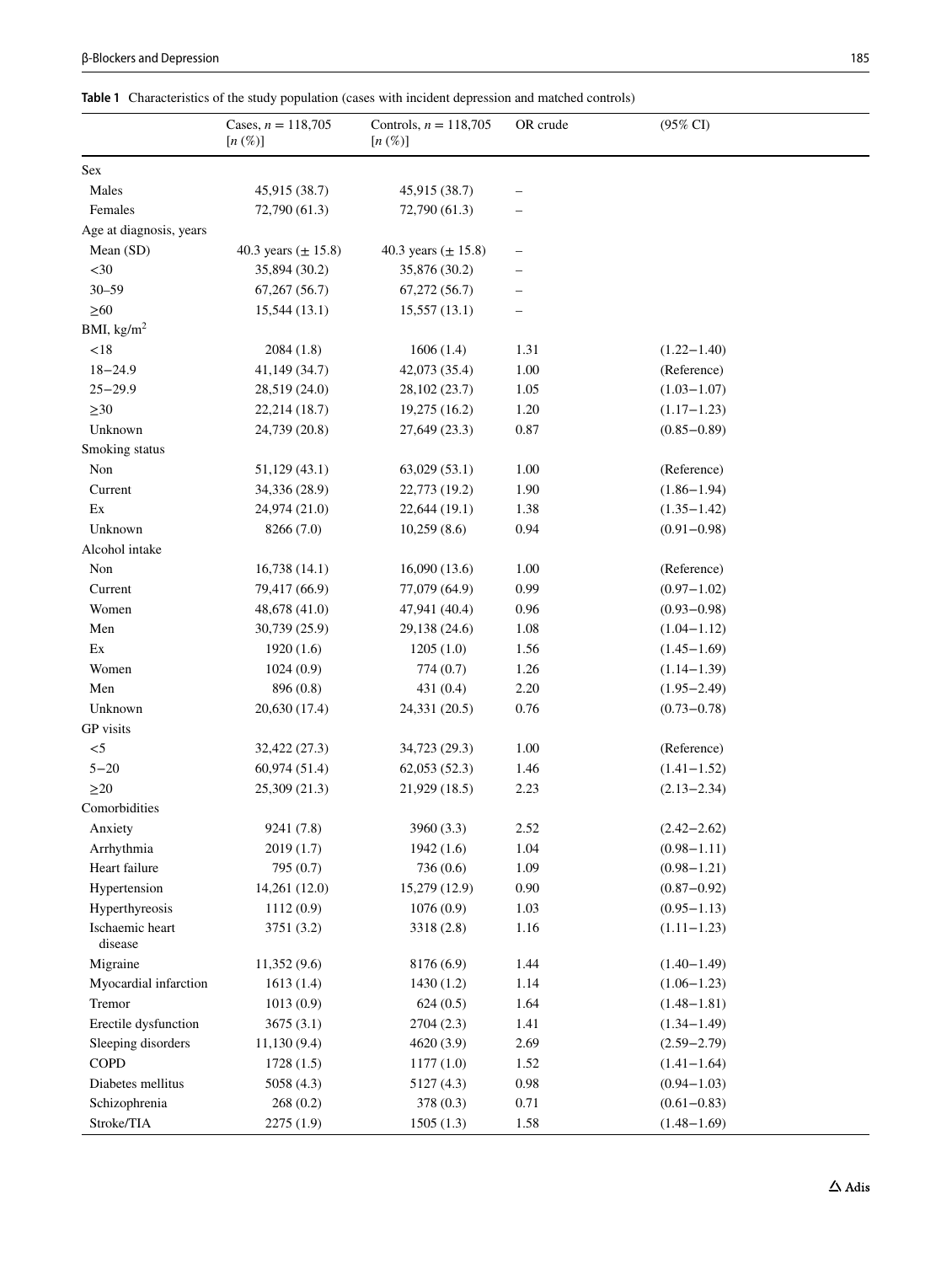Dr

#### **Tab**

| able I (continued)                |                                                    |          |                     |  |  |  |
|-----------------------------------|----------------------------------------------------|----------|---------------------|--|--|--|
| Cases, $n = 118,705$<br>$[n(\%)]$ | Controls, $n = 118,705$<br>$[n \left( \% \right)]$ | OR crude | $(95\% \text{ CI})$ |  |  |  |
|                                   |                                                    |          |                     |  |  |  |
| 2940(2.5)                         | 2548(2.2)                                          | 1.23     | $(1.16 - 1.30)$     |  |  |  |
| 8348 (7.0)                        | 1663 (1.4)                                         | 6.63     | $(6.26 - 7.02)$     |  |  |  |
| 6581(5.5)                         | 6881 (5.8)                                         | 0.94     | $(0.91 - 0.98)$     |  |  |  |
| 2181(1.8)                         | 2438(2.1)                                          | 0.89     | $(0.84 - 0.94)$     |  |  |  |
|                                   |                                                    |          |                     |  |  |  |

*ACEi* angiotensin-converting enzyme inhibitor, *ARB* angiotensin receptor blocker, *BMI* body mass index, *CCB* calcium channel blocker, *CI* confdence interval, *COPD* chronic obstructive pulmonary disease, *GP* general practitioner, *OR* odds ratio, *SD* standard deviation, *TIA* transient ischaemic attack

<span id="page-5-0"></span>

|  |  |  |  |  | Table 2 Use of $\beta$ -blockers and risk of depression: $\beta$ -blockers overall, propranolol, and $\beta$ -blockers without propranolol |
|--|--|--|--|--|--------------------------------------------------------------------------------------------------------------------------------------------|
|--|--|--|--|--|--------------------------------------------------------------------------------------------------------------------------------------------|

CCB 4998 (4.2) 5298 (4.5) 0.94 (0.90−0.98) Diuretics 6763 (5.7) 7126 (6.0) 0.96 (0.93−1.00)

|                                                            | Cases, $n = 118,705$ [n $(\%)$ ] | Controls,<br>$n = 118,705$<br>$[n \left( \% \right)]$ | OR crude (95% CI) |                      | aOR <sup>a</sup> | $(95\% \text{ CI})$ |
|------------------------------------------------------------|----------------------------------|-------------------------------------------------------|-------------------|----------------------|------------------|---------------------|
| <b>BB</b> overall                                          |                                  |                                                       |                   |                      |                  |                     |
| Never use of any BB                                        | 100,417 (84.6)                   | 104,414 (88.0) 1.00                                   |                   | (Reference)          |                  |                     |
| Ever use of any BB                                         | 18,288 (15.4)                    | 14,291 (12.0) 1.39                                    |                   | $(1.36 - 1.43)$      | 1.19             | $(1.16 - 1.23)$     |
| Current use of any BB<br>(<90 days before ID)              | 6955 (5.9)                       | 6123(5.2)                                             | 1.24              | $(1.20-1.29)$ 1.19   |                  | $(1.13 - 1.24)$     |
| $1-4$ Rx                                                   | 1891 (1.6)                       | 635(0.5)                                              | 3.17              | $(2.90 - 3.47)$      | 1.91             | $(1.72 - 2.12)$     |
| $5-9$ $Rx$                                                 | 661(0.6)                         | 563(0.5)                                              | 1.26              | $(1.12 - 1.41)$      | 1.04             | $(0.92 - 1.19)$     |
| $\geq 10$ Rx                                               | 4403 (3.7)                       | 4925 (4.2)                                            | 0.96              | $(0.92 - 1.01)$      | 0.89             | $(0.85 - 0.94)$     |
| Past use of any BB ( $\geq$ 90 days before ID)             | 11,333(9.6)                      | 8168 (6.9)                                            | 1.49              | $(1.44 - 1.53)$ 1.31 |                  | $(1.26 - 1.35)$     |
| BB without propranolol                                     |                                  |                                                       |                   |                      |                  |                     |
| Never use of any BB                                        | 110,144 (92.8)                   | 109,637 (92.4) 1.00                                   |                   | (Reference)          |                  |                     |
| Ever use of any BB                                         | 8561 (7.2)                       | 9068(7.6)                                             | 0.99              | $(0.95 - 1.02)$      | 0.98             | $(0.93 - 1.02)$     |
| Current use of any BB $(< 90$ days before ID)              | 4393 (3.7)                       | 5201 (4.4)                                            | 0.88              | $(0.84 - 0.92)$      | 0.87             | $(0.83 - 0.92)$     |
| $1-4$ $Rx$                                                 | 527(0.4)                         | 404(0.3)                                              | 1.38              | $(1.21 - 1.57)$      | 1.42             | $(1.23 - 1.64)$     |
| $5-9$ $Rx$                                                 | 424(0.4)                         | 460(0.4)                                              | 0.98              | $(0.86 - 1.12)$      | 1.02             | $(0.88 - 1.18)$     |
| $>10$ Rx                                                   | 3442 (2.9)                       | 4337(3.7)                                             | 0.85              | $(0.81 - 0.89)$      | 0.84             | $(0.79 - 0.89)$     |
| Past use of any BB ( $\geq$ 90 days before ID)             | 4168(3.5)                        | 3867 (3.3)                                            | 1.13              | $(1.08 - 1.18)$      | 1.11             | $(1.06 - 1.18)$     |
| Propranolol only                                           |                                  |                                                       |                   |                      |                  |                     |
| Never use of any BB                                        | 108,978 (91.8)                   | 113,482 (95.6) 1.00                                   |                   | (Reference)          |                  |                     |
| Ever use of propranolol                                    | 9727 (8.2)                       | 5223 (4.4)                                            | 1.98              | $(1.91 - 2.06)$      | 1.42             | $(1.37 - 1.48)$     |
| Current use of propranolol $(< 90 \text{ days}$ before ID) | 2148(1.8)                        | 638(0.5)                                              | 3.59              | $(3.28 - 3.93)$      | 1.89             | $(1.71 - 2.09)$     |
| $1-4 Rx$                                                   | 1369(1.2)                        | 230(0.2)                                              | 6.21              | $(5.38 - 7.16)$      | 2.72             | $(2.32 - 3.18)$     |
| $5-9$ $Rx$                                                 | 197(0.2)                         | 78(0.1)                                               | 2.58              | $(1.98 - 3.35)$      | 1.23             | $(0.91 - 1.67)$     |
| $>10$ Rx                                                   | 582(0.5)                         | 330(0.3)                                              | 1.80              | $(1.57 - 2.07)$      | 1.31             | $(1.12 - 1.52)$     |
| Past use of propranolol ( $\geq 90$ days before ID)        | 7579 (6.4)                       | 4585 (3.9)                                            | 1.76              | $(1.68 - 1.82)$ 1.34 |                  | $(1.30 - 1.42)$     |

*ACEi* angiotensin-converting enzyme inhibitor, *aOR* adjusted odds ratio, *ARB* angiotensin receptor blocker, *BB* β-blockers, *BMI* body mass index, *CCB* calcium channel blocker, *CI* confdence interval, *ID* index date, *OR* odds ratio, *Rx* prescription drug

a Adjusted for a history of potential indications for β-blockers (heart failure, hypertension, myocardial infarction, ischaemic heart disease, arrhythmia, migraine, tremor, anxiety, hyperthyreosis), potential adverse efects of β-blockers (erectile dysfunction, sleeping disorders), current use of other cardiovascular drugs (ACEi, ARB, CCB, diuretics), current use of benzodiazepines and analogues, neuropsychiatric indications (afective disorders, anxiety, neurotic or stress-related disorders), smoking status (non, current, ex, unknown), alcohol status (non, current, ex, unknown), and BMI (<18, 18–24.9, 25–29.9, ≥30 kg/m<sup>2</sup>)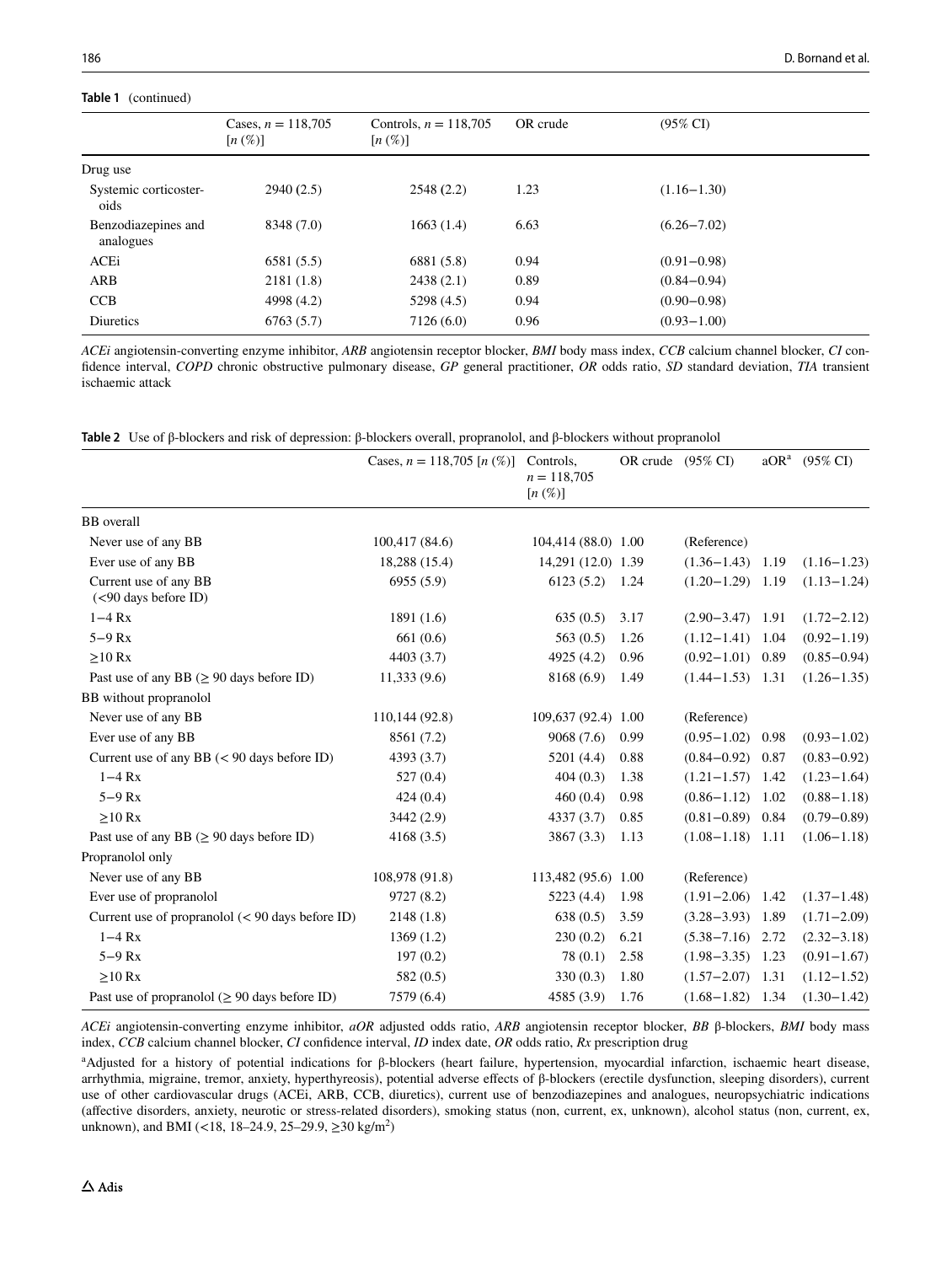<span id="page-6-0"></span>

|  |  |  |  |  | Table 3 Use of $\beta$ -blockers and risk of depression by active substance and pharmacokinetic properties |  |
|--|--|--|--|--|------------------------------------------------------------------------------------------------------------|--|
|--|--|--|--|--|------------------------------------------------------------------------------------------------------------|--|

| Use of BB                                                         | Cases, $n = 118,705$ [n $(\%)$ ] | Controls,<br>$n = 118,705$<br>$[n \left( \% \right)]$ | OR crude | $(95\% \text{ CI})$ | aOR <sup>a</sup> | $(95\% \text{ CI})$ |
|-------------------------------------------------------------------|----------------------------------|-------------------------------------------------------|----------|---------------------|------------------|---------------------|
| Never use of any BB                                               | 100,417 (84.6)                   | 104,414 (88.0)                                        | 1.00     | (Reference)         |                  |                     |
| Current use of any BB $(< 90 \text{ days}$<br>before ID), overall | 6955(5.9)                        | 6123(5.2)                                             | 1.24     | $(1.20 - 1.29)$     | 1.19             | $(1.13 - 1.24)$     |
| Current use of lipophilic BB only:                                | 3633(3.1)                        | 2211(1.9)                                             | 1.79     | $(1.69 - 1.89)$     | 1.29             | $(1.21 - 1.38)$     |
| Bisoprolol only                                                   | 1185(1.0)                        | 1235(1.0)                                             | 1.01     | $(0.93 - 1.10)$     | 0.95             | $(0.86 - 1.05)$     |
| Carvedilol only                                                   | 62(0.1)                          | 77(0.1)                                               | 0.83     | $(0.59 - 1.16)$     | 0.69             | $(0.48 - 1.01)$     |
| Metoprolol only                                                   | 145(0.1)                         | 149(0.1)                                              | 1.02     | $(0.81 - 1.28)$     | 0.91             | $(0.70 - 1.18)$     |
| Nebivolol only                                                    | 73(0.1)                          | 71(0.1)                                               | 1.07     | $(0.76 - 1.49)$     | 0.94             | $(0.65 - 1.37)$     |
| Propranolol only                                                  | 2148(1.8)                        | 638(0.5)                                              | 3.60     | $(3.29 - 3.94)$     | 1.89             | $(1.71 - 2.10)$     |
| Current use of hydrophilic BB only                                | 3109(2.6)                        | 3580 (3.0)                                            | 0.93     | $(0.88 - 0.97)$     | 0.92             | $(0.86 - 0.97)$     |
| Atenolol only                                                     | 2924(2.5)                        | 3347(2.8)                                             | 0.91     | $(0.86 - 0.96)$     | 0.89             | $(0.84 - 0.95)$     |
| Sotalol only                                                      | 147(0.1)                         | 178(0.2)                                              | 0.88     | $(0.70 - 1.09)$     | 0.84             | $(0.65 - 1.08)$     |

We did not display use of acebutolol, celiprolol, esmolol, labetalol, nadolol, oxprenolol, pindolol, and timolol because of low frequency of use

*ACEi* angiotensin-converting enzyme inhibitor, *aOR* adjusted odds ratio, *ARB* angiotensin receptor blocker, *BB* β-blockers, *BMI* body mass index, *CCB* calcium channel blocker, *CI* confdence interval, *ID* index date, *OR* odds ratio

a Adjusted for a history of potential indications for β-blockers (heart failure, hypertension, myocardial infarction), ischaemic heart disease, arrhythmia, migraine, tremor, anxiety, hyperthyreosis), potential adverse efects of β-blockers (erectile dysfunction, sleeping disorders), current use of other cardiovascular drugs (ACEi, ARB, CCB, diuretics), current use of benzodiazepines and analogues, neuropsychiatric indications (afective disorders, anxiety, neurotic or stress-related disorders), smoking status (non, current, ex, unknown), alcohol status (non, current, ex, unknown), and BMI (<18, 18–24.9, 25–29.9, ≥30 kg/m<sup>2</sup>)

misclassifcation if depression was incorrectly coded or diagnosed. However, misclassification is unlikely to be a major source of concern as we required cases to have a recording of major depression followed by three newly prescribed antidepressants. Third, we cannot rule out the possibility that β-blocker users experience mild mood disorders in the early phase of therapy, not requiring further medical work-up and pharmacological treatment; such mild forms were not the focus of this study. Fourth, by excluding patients with a history of alcoholism, we may have limited the generalisability of our fndings; we did this to increase the likelihood of including only idiopathic depression cases, which may have been triggered by β-blockers, as opposed to include cases who were already at high risk of depression based on an underlying alcohol addiction.

# **5 Conclusion**

This population-based observational study provides evidence that neither lipophilic nor hydrophilic β-blockers are associated with a clinically meaningful increased risk of depression. The reported high risk of new onset of depression after use of propranolol may be explained by protopathic bias and not by a pharmacological efect of propranolol.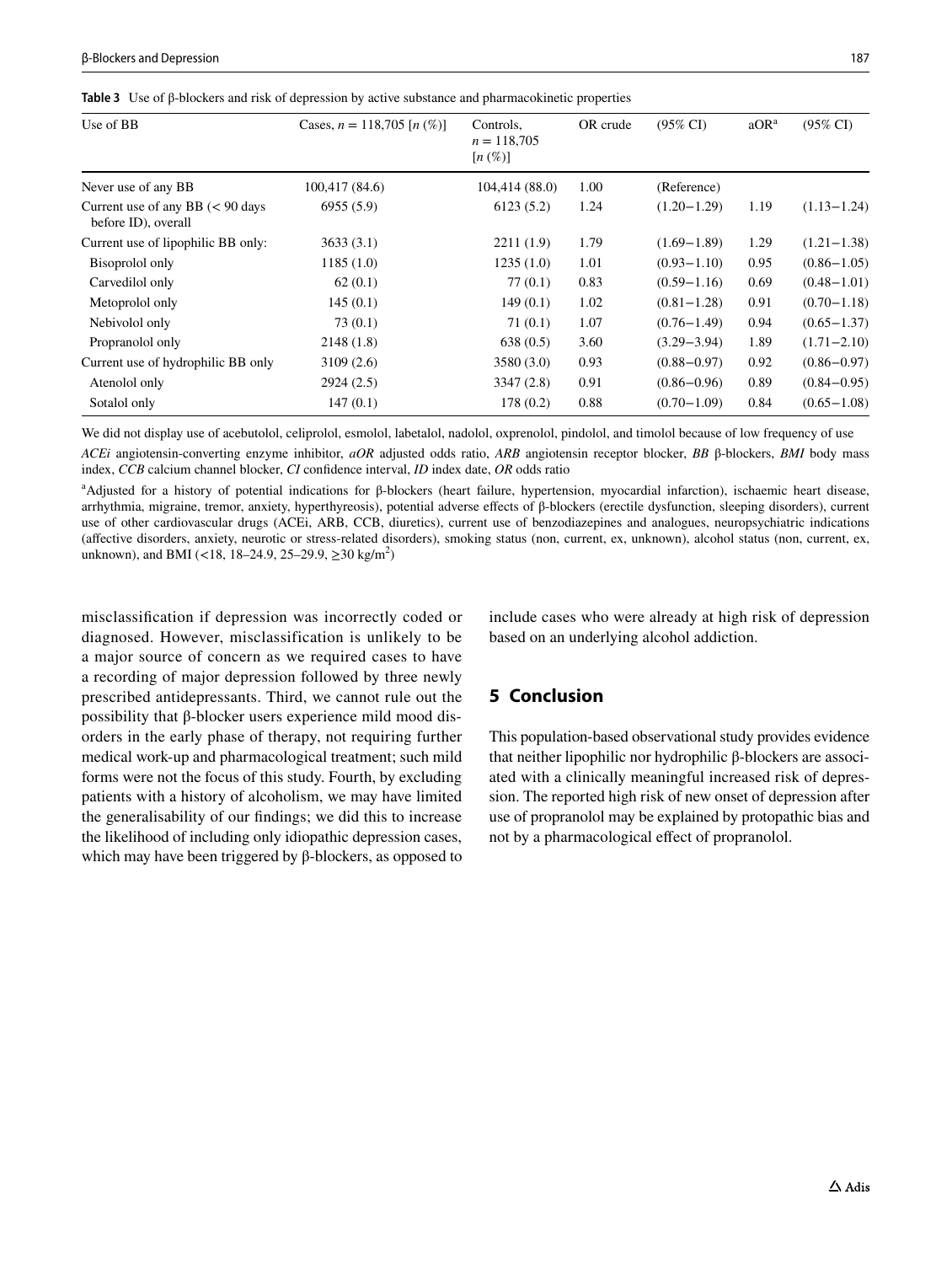|                                                    | Cases,<br>$n = 118,705$<br>$[n \left( \% \right)]$ | Controls, $n = 118,705$ [n $(\%)$ ] | OR crude | $(95\% \text{ CI})$ | aOR <sup>b</sup> | $(95\% \text{ CI})$ |
|----------------------------------------------------|----------------------------------------------------|-------------------------------------|----------|---------------------|------------------|---------------------|
| No propranolol<br>use                              |                                                    | 108,978 (91.8) 113,482 (95.6)       | 1.00     | Reference           |                  |                     |
|                                                    | Users with cardiovascular indication               |                                     |          |                     |                  |                     |
| Propranolol use                                    | 1223(1.0)                                          | 860 (0.7)                           | 1.51     | $(1.38 - 1.65)$     | 1.35             | $(1.22 - 1.49)$     |
| Current use<br>$(< 90 \text{ days})$<br>before ID) | 216(0.2)                                           | 144(0.1)                            | 1.59     | $(1.28 - 1.96)$     | 1.44             | $(1.14 - 1.82)$     |
| Past use<br>$(≥ 90 \text{ days})$<br>before ID)    | 1007(0.9)                                          | 716(0.6)                            | 1.49     | $(1.35-1.64)$       | 1.33             | $(1.19 - 1.48)$     |
|                                                    | Users with neuropsychiatric indication             |                                     |          |                     |                  |                     |
| Propranolol use                                    | 2129(1.8)                                          | 418(0.4)                            | 5.47     | $(4.92 - 6.09)$     | 3.63             | $(3.24 - 4.07)$     |
| Current use<br>$(< 90 \text{ days})$<br>before ID) | 984 (0.8)                                          | 118(0.1)                            | 9.10     | $(7.49 - 11.05)$    | 6.33             | $(5.16 - 7.76)$     |
| Past use<br>$( \geq 90 \text{ days}$<br>before ID) | 1145(1.0)                                          | 300(0.3)                            | 4.07     | $(3.58 - 4.63)$     | 2.63             | $(2.29 - 3.02)$     |

<span id="page-7-1"></span>**Table 4** Sensitivity analysis: risk of depression among propranolol users by indication for use: cardiovascular indication or neuropsychiatric disordera

*ACEi* angiotensin-converting enzyme inhibitor, *aOR* adjusted odds ratio, *ARB* angiotensin receptor blocker, *BMI* body mass index, *CCB* calcium channel blocker, *CI* confdence interval, *ID* index date, *OR* odds ratio

a Recorded 30 days before/after frst prescription

bAdjusted for a history of potential indications for β-blockers (heart failure, hypertension, myocardial infarction, ischaemic heart disease, arrhythmia, migraine, tremor, anxiety, hyperthyreosis), potential adverse efects of β-blockers (erectile dysfunction, sleeping disorders), current use of other cardiovascular drugs (ACEi, ARB, CCB, diuretics), current use of benzodiazepines and analogues, smoking status (non, current, ex, unknown), alcohol status (non, current, ex, unknown), and BMI (<18, 18–24.9, 25–29.9,  $\geq$ 30 kg/m<sup>2</sup>)

**Supplementary Information** The online version contains supplementary material available at<https://doi.org/10.1007/s40264-021-01140-5>.

**Acknowledgements** The authors thank Pascal Egger for his invaluable technical support and programming.

**Funding** Open access funding provided by University of Basel.

## **Declarations**

**Funding** Not applicable.

**Conflicts of interest/competing interests** Delia Bornand, Daphne Reinau, Susan S. Jick, and Christoph R. Meier declare that they have no potential conficts of interest that might be relevant to the contents of this manuscript.

**Availability of data and material** For reasons of confdentiality, we are not allowed to make the data available.

**Code availability** Most analyses were conducted using standard procedures without special code development. Codes can be obtained upon request to the corresponding author.

**Ethics approval** Not applicable.

**Consent to participate** Not applicable.

**Consent for publication** Not applicable.

**Author contributions** Study idea: DB, CM; data acquisition and analysis: DB, DR, CM; data interpretation: DB, DR, CM, SJ; and writing: DB, DR, CM, SJ. All authors read and approved the fnal version.

**Open Access** This article is licensed under a Creative Commons Attribution-NonCommercial 4.0 International License, which permits any non-commercial use, sharing, adaptation, distribution and reproduction in any medium or format, as long as you give appropriate credit to the original author(s) and the source, provide a link to the Creative Commons licence, and indicate if changes were made. The images or other third party material in this article are included in the article's Creative Commons licence, unless indicated otherwise in a credit line to the material. If material is not included in the article's Creative Commons licence and your intended use is not permitted by statutory regulation or exceeds the permitted use, you will need to obtain permission directly from the copyright holder. To view a copy of this licence, visit <http://creativecommons.org/licenses/by-nc/4.0/>.

## **References**

<span id="page-7-0"></span>1. National Institute for Health and Care Excellence. Chronic heart failure in adults: diagnosis and management: NICE guideline [NG106]. 2018. <https://www.nice.org.uk/guidance/ng106>. Accessed 21 Jul 2019.